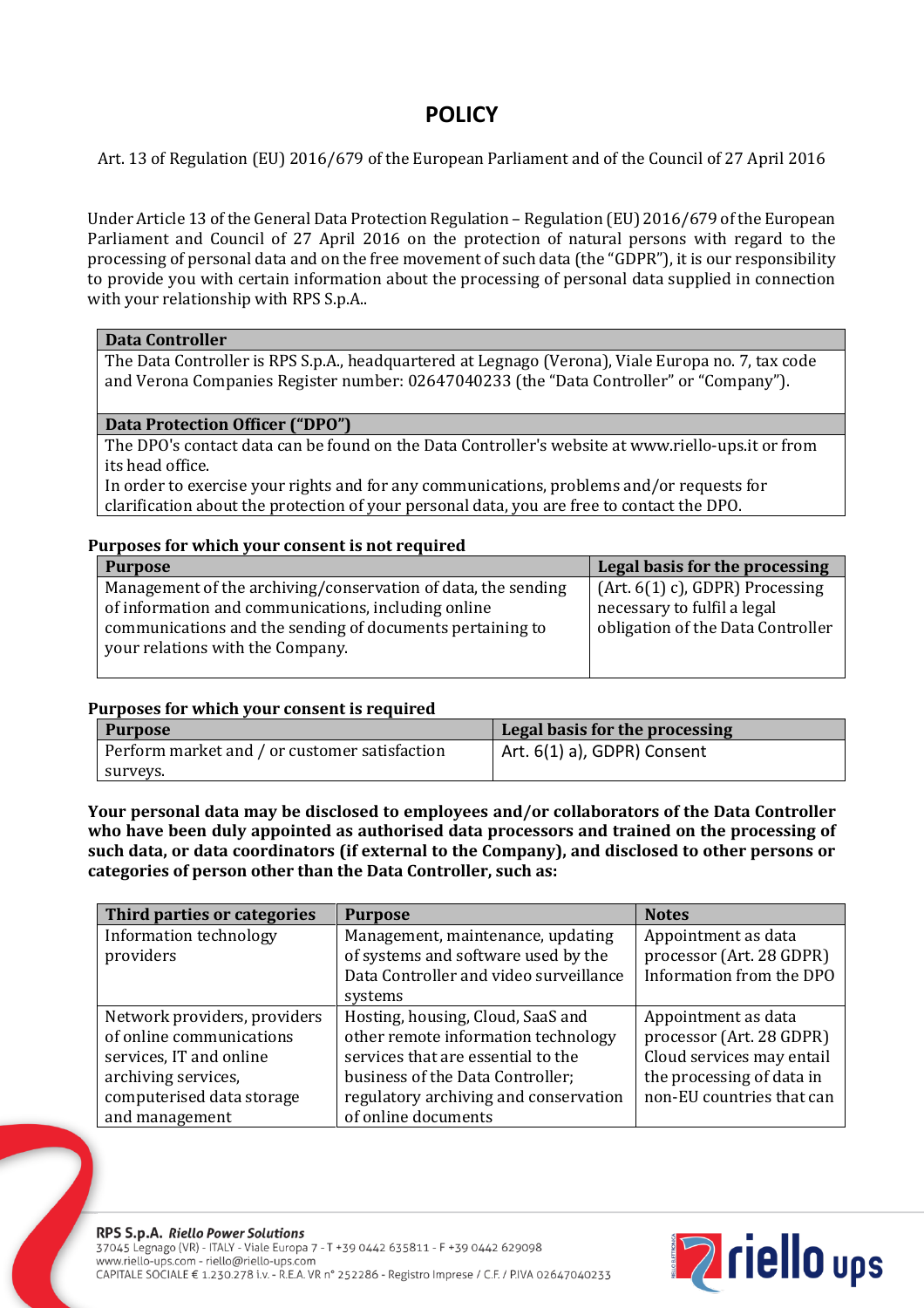|                               |                                       | guarantee adequate       |
|-------------------------------|---------------------------------------|--------------------------|
|                               |                                       | privacy rights.          |
|                               |                                       | Information from the DPO |
| Consultants, professionals,   | Judicial, extrajudicial and insurance | Appointment as data      |
| law firms, arbitrators,       | activity in relation to claims        | processor (Art. 28 GDPR) |
| insurance companies, valuers, | Organisational, administrative,       | Information from the DPO |
| brokers                       | financial and accounting management   |                          |

## **Period of conservation of the data.**

Below we illustrate the retention period of personal data or, if this is not possible, the criteria used to determine this period.

| <b>Personal data and documents</b> | Conservation period or criteria used to<br>determine it                                                                         |
|------------------------------------|---------------------------------------------------------------------------------------------------------------------------------|
| Personal and contact data          | For the period necessary to pursue the<br>purposes of the processing and, in any case, for<br>a period not exceeding 24 months. |

## **Rights as provided for in the GDPR pertaining to the processing of data, which you may request from the Data Controller.**

| <b>Right</b>                                 | <b>Description</b>                                                                                                                                                                                                                                                                                                                                                                                                                                                                                                                                                                                                                                                                                                                                                                                                                                                                                                                                                                                                                                                                                                                                                                                                                                                                         | Mode of                 |
|----------------------------------------------|--------------------------------------------------------------------------------------------------------------------------------------------------------------------------------------------------------------------------------------------------------------------------------------------------------------------------------------------------------------------------------------------------------------------------------------------------------------------------------------------------------------------------------------------------------------------------------------------------------------------------------------------------------------------------------------------------------------------------------------------------------------------------------------------------------------------------------------------------------------------------------------------------------------------------------------------------------------------------------------------------------------------------------------------------------------------------------------------------------------------------------------------------------------------------------------------------------------------------------------------------------------------------------------------|-------------------------|
|                                              |                                                                                                                                                                                                                                                                                                                                                                                                                                                                                                                                                                                                                                                                                                                                                                                                                                                                                                                                                                                                                                                                                                                                                                                                                                                                                            | exercising<br>the right |
| Right to revoke<br>consent<br>(Art. 13(2) c) | You have the right to revoke consent to the processing<br>operations for which consent is required, without affecting<br>the legitimacy of the processing based on consent that was<br>completed before the time of revocation.                                                                                                                                                                                                                                                                                                                                                                                                                                                                                                                                                                                                                                                                                                                                                                                                                                                                                                                                                                                                                                                            | Forms on<br>website     |
| Right of access to<br>data<br>(Art. 15)      | You may request a) the purposes of the processing; b) the<br>categories of personal data concerned; c) the recipients or<br>categories of recipients to whom the personal data have<br>been or will be disclosed, in particular recipients in third<br>countries or international organisations; d) where possible,<br>the envisaged period for which the personal data will be<br>stored, or, if not possible, the criteria used to determine that<br>period; e) the existence of the right to request from the<br>controller rectification or erasure of personal data or<br>restriction of processing of personal data concerning the<br>data subject or to object to such processing; f) the right to<br>lodge a complaint with a supervisory authority; g) where the<br>personal data are not collected from the data subject, any<br>available information as to their source; h) the existence of<br>automated decision-making, including profiling, referred to<br>in Article 22(1) and (4), and, at least in those cases,<br>meaningful information about the logic involved, as well as<br>the significance and the envisaged consequences of such<br>processing for the data subject.<br>You have the right to request a copy of the personal data that<br>have been processed. | Forms on<br>website     |

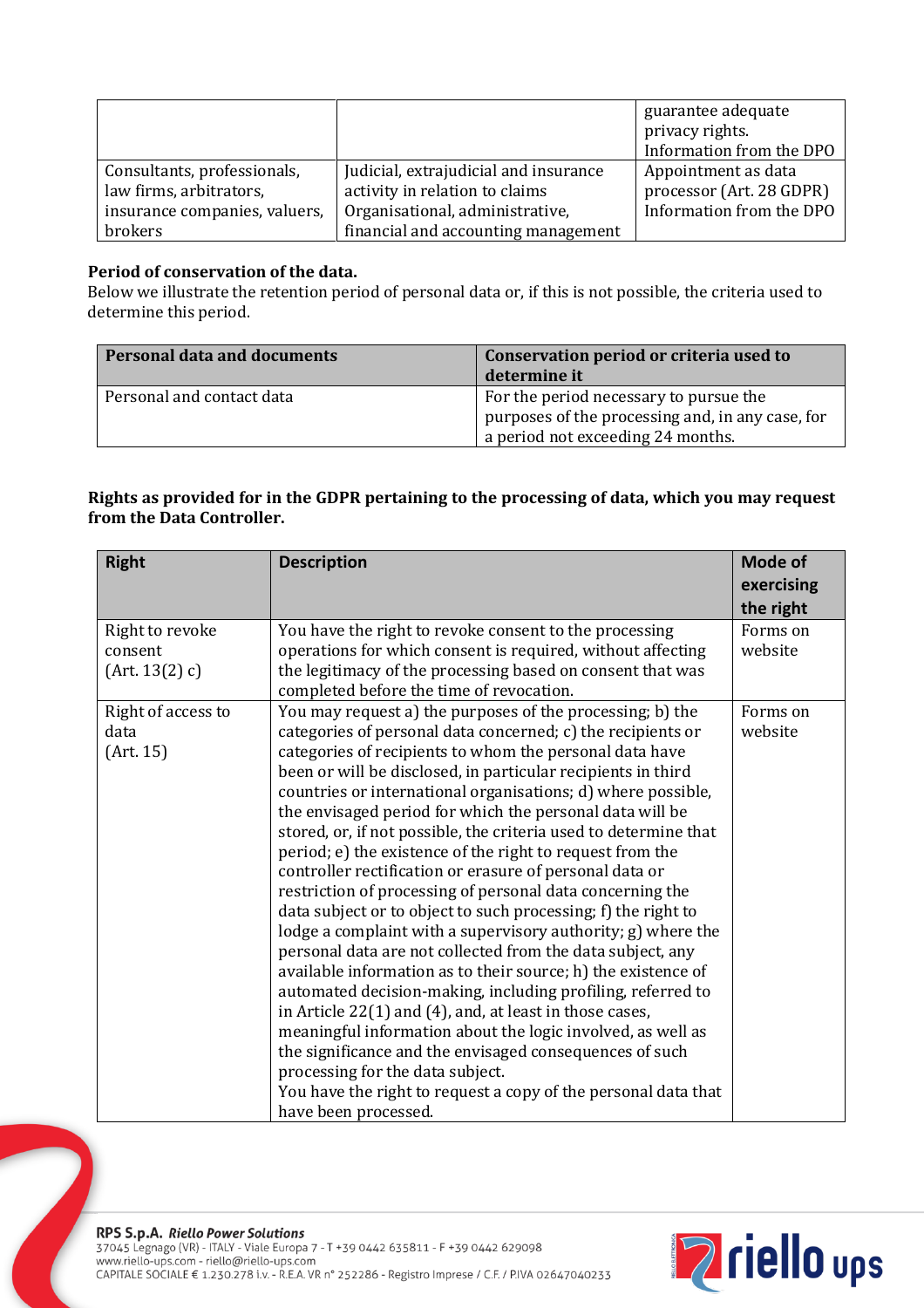| <b>Right</b>                                                                  | <b>Description</b>                                                                                                                                                                                                                                                                                                                                                                                                                                                                                                                                          | Mode of<br>exercising<br>the right                                                                             |
|-------------------------------------------------------------------------------|-------------------------------------------------------------------------------------------------------------------------------------------------------------------------------------------------------------------------------------------------------------------------------------------------------------------------------------------------------------------------------------------------------------------------------------------------------------------------------------------------------------------------------------------------------------|----------------------------------------------------------------------------------------------------------------|
| Right of rectification<br>(Art. 16)                                           | You have the right to obtain the rectification of inaccurate<br>personal data concerning you, and to have incomplete<br>personal data completed.                                                                                                                                                                                                                                                                                                                                                                                                            | Forms on<br>website                                                                                            |
| Right to be forgotten<br>(Art. 17)                                            | You have the right to obtain from the Data Controller the<br>erasure of your personal data if that data is no longer<br>necessary for the purpose for which it was collected or<br>otherwise processed.                                                                                                                                                                                                                                                                                                                                                     | Forms on<br>website                                                                                            |
| Right to restriction of<br>processing<br>(Art. 18)                            | You have the right to obtain from the Controller restriction<br>of processing when you have contested the accuracy of the<br>personal data (for a period enabling the Controller to verify<br>the accuracy of the personal data) or if the processing is<br>unlawful but you oppose the erasure of the personal data<br>and request the restriction of their use instead; or if they are<br>necessary for the establishment, exercise or defence of a<br>right in legal proceedings, while they are no longer necessary<br>to the Data Controller.          | Forms on<br>website                                                                                            |
| Right to data<br>portability (Art. 20)                                        | You have the right to receive, in a structured, commonly<br>used and machine-readable format, personal data that<br>relates to you, and you have the right to transmit that data to<br>another data controller, if the processing: (i) is based on<br>consent, (ii) on a contract, and (iii) if the processing is<br>carried out with automated means, unless the processing is<br>necessary to carry out a task in the public interest or is<br>connected to the exercise of public powers and such<br>transmission does not infringe the right of others. | The right<br>may be<br>exercised by<br>starting the<br>relevant<br>procedure<br>with the<br>Data<br>Controller |
| Right to object<br>(Art. 21)                                                  | You have the right to object at any time to the processing of<br>all or part of your personal data if the processing is carried<br>out in the pursuit of a legitimate interest of the Data<br>Controller or for the purposes of direct marketing.                                                                                                                                                                                                                                                                                                           | Forms on<br>website                                                                                            |
| Right to lodge a<br>complaint with a<br>Supervisory<br>Authority<br>(Art. 77) | You may lodge a complaint with a Supervisory Authority if<br>you consider that the data processing infringes the GDPR.                                                                                                                                                                                                                                                                                                                                                                                                                                      |                                                                                                                |